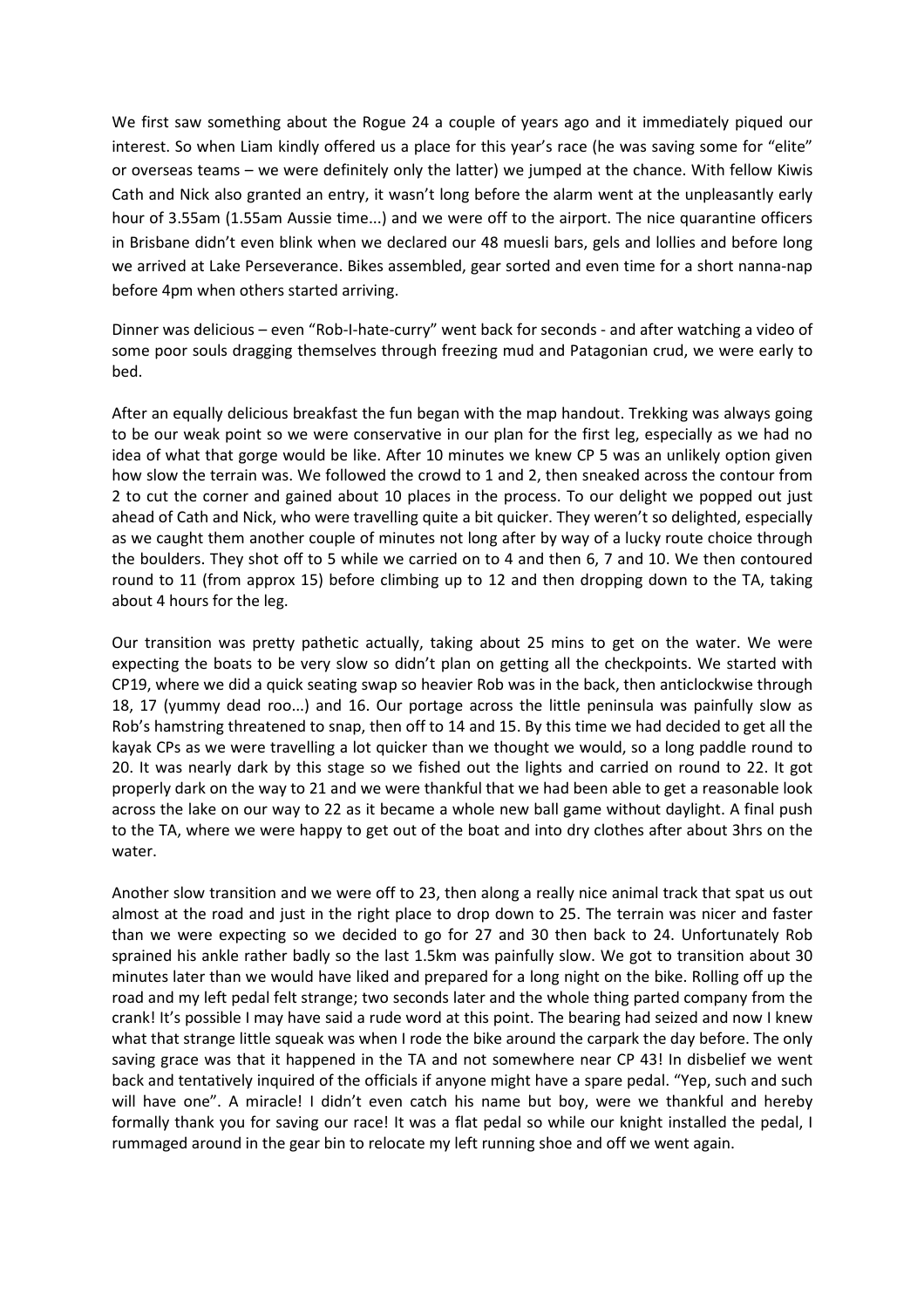We had intended to get CP 31 but took a wrong track off the bitumen (the one leading back towards CP 23). We soon realised, back to the road and in the next track. It had a great big locked gate/fence across it and no sign of anyone having crawled under it. We were starting to lose confidence a bit; we had lost so much time already with the ankle and the pedal so we quickly decided to forget 31 and carried on up the road. I was starting to feel decidedly soggy by this stage and after being passed by "Husband towing Wife" like we were standing still, we stopped for a little breather at the top. I was starting to have trouble getting any food down. Those muesli bars had lost their appeal, my sandwiches felt like cardboard and we seemed to have left the lollies back at transition. Cath and Nick reappeared having spent time looking for CP 31 without finding it  $-1$  silently breathed a sigh of relief that we hadn't gone for it. Out and back to 32 and then a nice bitumen ride via 33 to 34. We caught and passed Richard and Tamsin somewhere here, then got 35 and off to 37. Walking along the path towards 37 and we meet Cath and Nick coming the other way declaring that the control is not on the track. Well no, it's not supposed be, it's in a gully. They had lost their descriptions and were giving up on the 100 pointer. I could actually see the CP from where we standing, much to our amusement. We carried on, together now, to CP38, 41, 40 and 43, enjoying the great descents albeit with a niggling thought that what goes down must go up. Half way down the hill to 42 and Cath's battery dies – luckily we stopped too, as her replacement battery was also dead and so good turn no. 2 was done. I was still feeling under-par so wasn't unhappy when we decided to leave 39 and started the long climb up to 46 and beyond. Cath and Nick returned the favours by supplying me with some food that appealed and eventually we got to the top of the hill. We had been looking forward to the flatter riding and more of a navigational challenge and whizzed around through 50, 48, 47 (slight time loss here with an unmarked track or two) and 49. Passed Richard and Tamsin again on the way up to 51 and then headed off to 52. We missed the track going off the road into 52 so carried on around the bitumen road to approach it from the south. Off to 53 and then I started to wonder if the sleep monsters were getting to me as we saw a random little fire burning all by itself. It looked like a camp fire but there was no camp. We carried on through some smoke to 54 just as it was starting to get light. Heading down the narrow forest track straight into the sunrise was surreal, especially as I was still wondering if it was a fire. A fantastic end to the ride through 55 and 56 and downhill into the TA at about 6.30am.

The paddle boards were available so off we went. We had had a lesson a few days earlier so had no trouble although we were worried we had punched more than 30 seconds apart at CP 63 due to our sub-optimal turning and backing skills. Without thinking too deeply about it, we set off on the kayak. Assembled the antiquated trolley we had borrowed and trundled off down the hill, struggling to hold the front of the boat up. A light-bulb moment of genius saw us split our kayak paddle and poke it through the strap on the boat, making a reasonably comfortable handle for two. We got on the water and started off, then realised we had left our GPS tracker back at the gear boxes. Not sure if this was a compulsory item of equipment or not, we turned around and I "sprinted" up the hill to get it. Back on the water 7 minutes after we first got there and off to 57, 59, 61 and 62. The nice little walk up the creek to 62 took forever with Rob's dodgy ankle not enjoying the boulder hopping. We eventually made it back to the boat and off to 58 and the wharf. It was now 10.09am and we decided to give the orienteering a go. A quick look at the map confirmed that the course suited Rob's ankle in that most contouring would be right foot up. Rob put his map away and followed close behind, demanding that no time be lost! We knew it would be a close call but figured that we would still gain points even if we were a few minutes late. In the end, we were 2 mins 2 secs late (well, Rob was; I was 1 min 59...) and so said goodbye to the 30 points which would have had us even with Richard and Tamsin.

All that was left now was to enjoy the lunch, prize-giving and a well earned shower. And then to not enjoy the cleaning and packing up of muddy shoes and red-dirt encrusted bike tyres – I never knew how hard that stuff was to scrub off!! Soon we were back on the plane and out for the count.